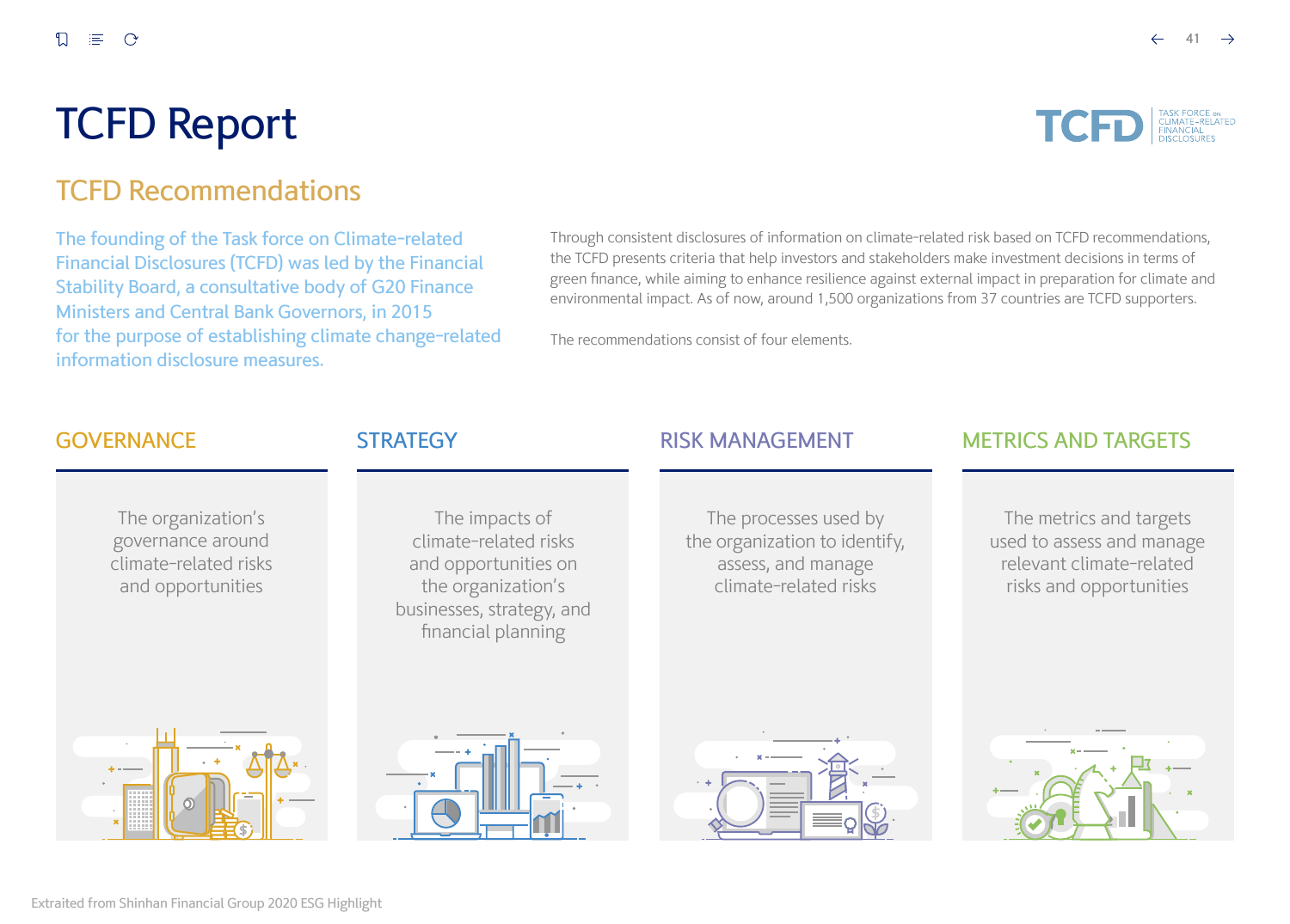# TCFD Implementation Status of the Group

Shinhan Financial Group has expanded its activities for climate change responses in accordance with the TCFD recommendations.

We became the first in Korea to declare to support TCFD in September 2018, and also was the nation's first to disclose a TCFD report according to the recommendations in 2019. In 2020, we declared the Zero Carbon Drive, making us the first in East Asia to move forward with carbon neutrality of our asset portfolio.

Set science-based quantitative reduction targets and establish a system for carbon neutrality

**Board of Directors** ESG Strategy Committee<sup>1)</sup>

#### **CEO**

Group ESG Implementation **Committee** 

**Dedicated executives**

Chief Strategy & Sustainability Officer (CSSO) Group ESG CSSO Council

**Team in charge** Group ESG Working Group Council Group Risk Working Group Council

#### **Dedi cated teams**

Shinhan Financial Group (holding company), Shinhan Bank, and Shinhan Card newly established an ESG-dedicated team

"Zero Carbon Drive", an eco-friendly strategy for carbon neutrality of the asset portfolio of the Group

Participate in the UNEP FI's second pilot program of TCFD implementation

Adopt best practices for environmental/social risk management

Establish the Group's principles for climate change response

• Equator Principles, TCFD, CDP, PRB, PSI, SBTi, PCAF, NZBA

Analyze climate change-related physical and transition risks, and opportunities

Operate an environmental and social risk management system

- Selecte12 significant environmental/social areas
- Exclude areas with significantly negative environmental/social impact from offering financial services and implement conditional support policies
- Conduct impact assessments by categorizing risk ratings for large-scale development PF, and include a reduction plan in financial contracts, if needed

Analyze the impact of climate change on the Group's asset portfolio and develop management measures

# GOVERNANCE STRATEGY STRATEGY STRATEGY STRATEGY STRATEGY STRATEGY STRATEGY STRATEGY STRATEGY STRATEGY STRATEGY

## Goals for Zero Carbon Drive

#### **Reduction**

Reduce carbon emissions of the Group and the Group asset portfolio by 46.2% and 38.6%, respectively, by 2030 (compared to the figures in 20119)

#### **Offset**

Expand green finance performance to reach KRW 30 trillion (cumulative figure from 2020 to 2030)

### Conduct investment portfolio monitoring that reflects climate change risk factors

• Based on carbon emissions and carbon intensity

<sup>1)</sup> Became the first financial company in Korea to create an ESG-related sub-committee under the BOD in 2015 (former Corporate Social Responsibility Committee, the name will be decided after the annual general meeting hel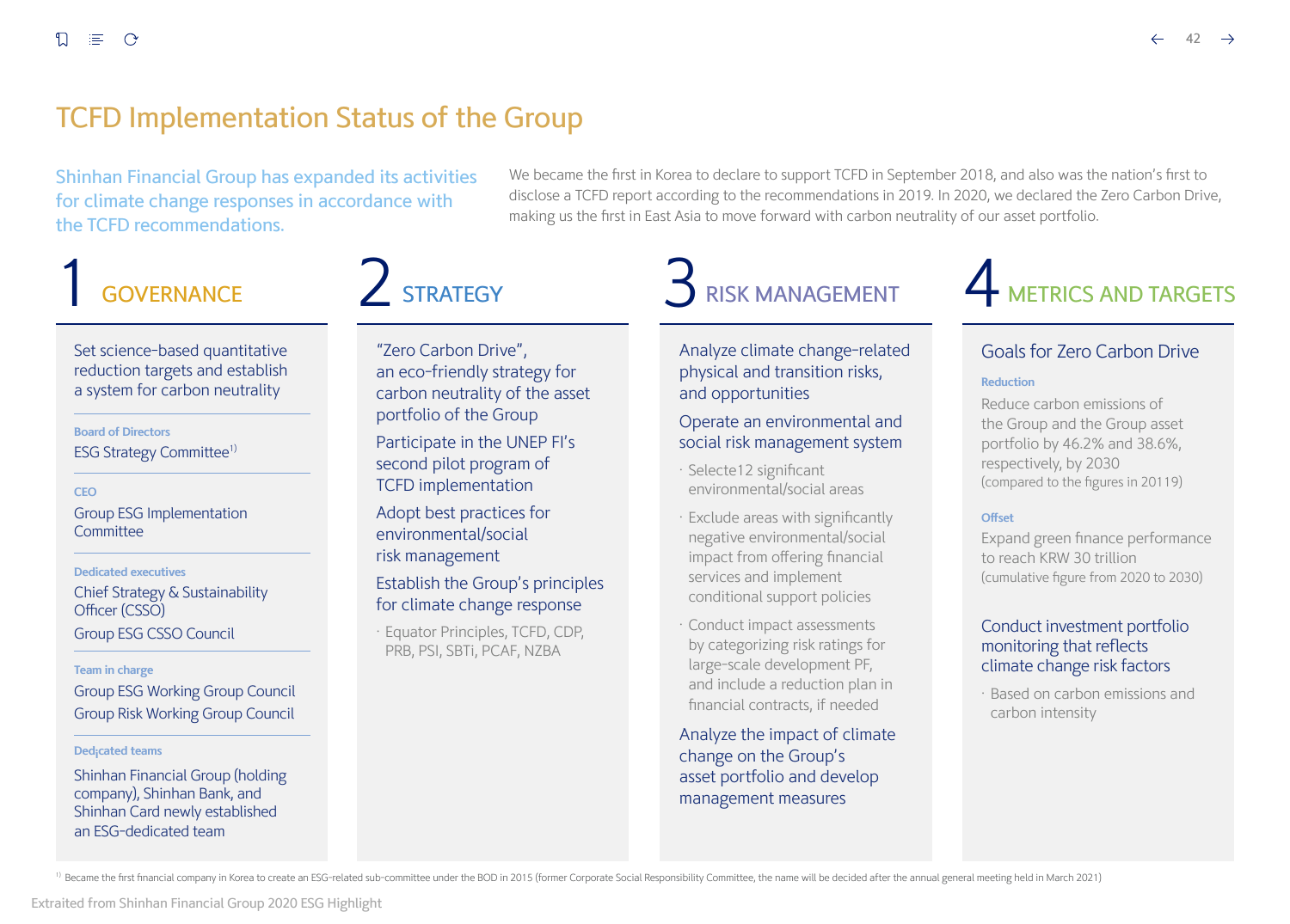# **GOVERNANCE**

In 2015, Shinhan Financial Group became the first financial company in Korea to establish the Corporate Social Responsibility Committee (currently ESG Strategy Committee) and has been deliberating and deciding on ESG and climate change strategies.

In 2019, the Group became the first financial company to appoint a Chief Strategy & Sustainability Officer (CSSO), who is an executive in charge of strategies and sustainability, at all Group subsidiaries, and also designated working-level ESG officials and operated councils. In 2021, it launched the ESG Implementation Committee, participated by CEOs of all Group subsidiaries, to regularly review the status of executing climate change-related strategies, and to ensure detailed monitoring.

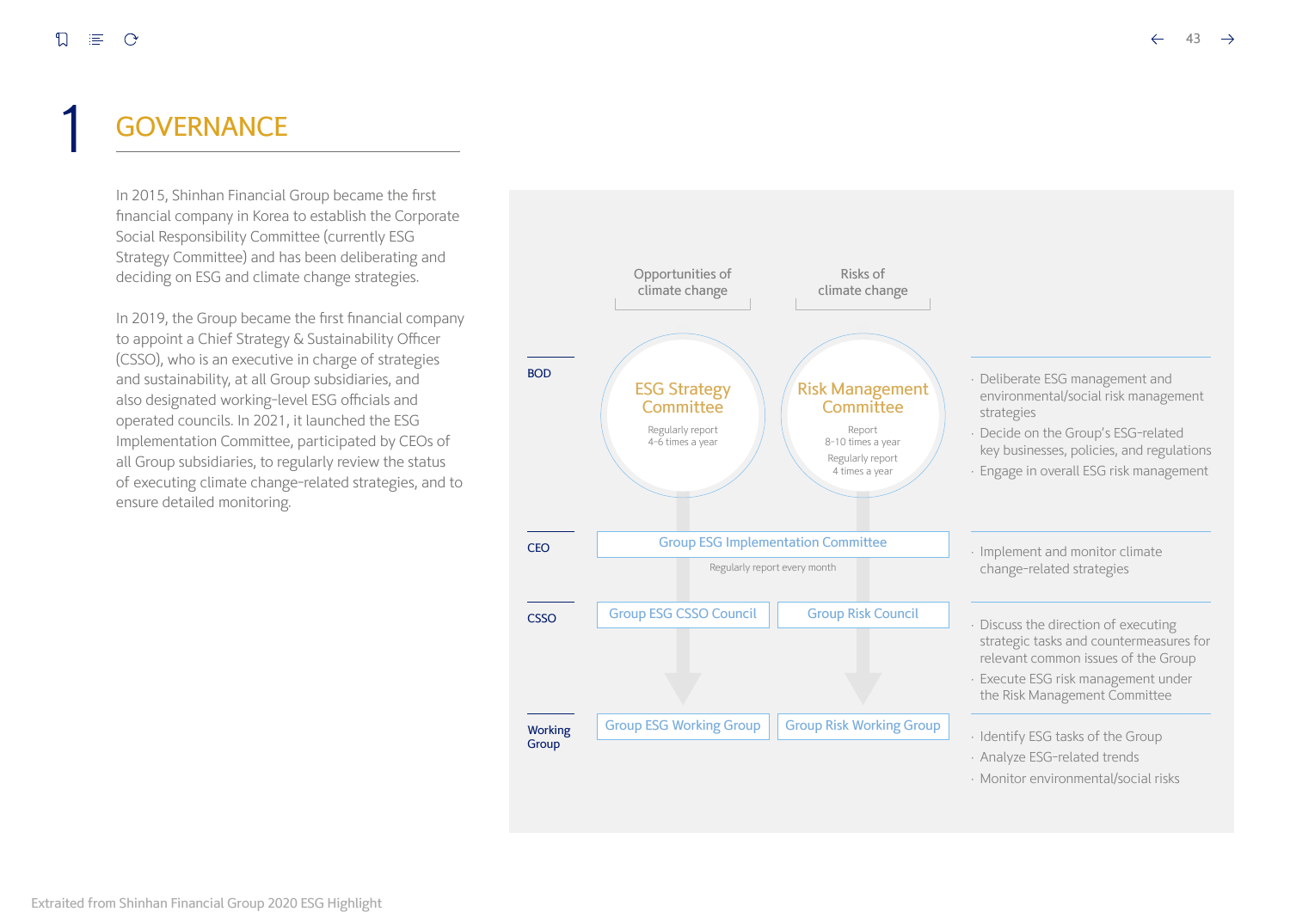# **STRATEGY**

Shinhan Financial Group is setting a new standard for green finance, with the goal of making the Group asset portfolio's carbon emissions "zero" by 2050. Through its distinctive Zero Carbon Drive strategy, the Group seeks to manage loans and investments for companies with large carbon footprints while expanding financial support for green industry, thereby contributing to the transition to a low-carbon economy. The Group also set a goal based on the SBTi methodology to achieve carbon neutrality of the Group asset portfolio, and will upgrade the measurement of carbon emissions by applying the criteria presented by the Partnership for Carbon Accounting Financials (PCAF).

## TCFD Implementation Roadmap of the Group

| 2017-2018                                                                                                                                                                                                                                    | 2019-2020                                                                                                                                                                                                                                                                                                                                                         | 2021-2050                                                                                                                                                                                                                                                                                                                                              |                                                                                                                                                                                                                                       |
|----------------------------------------------------------------------------------------------------------------------------------------------------------------------------------------------------------------------------------------------|-------------------------------------------------------------------------------------------------------------------------------------------------------------------------------------------------------------------------------------------------------------------------------------------------------------------------------------------------------------------|--------------------------------------------------------------------------------------------------------------------------------------------------------------------------------------------------------------------------------------------------------------------------------------------------------------------------------------------------------|---------------------------------------------------------------------------------------------------------------------------------------------------------------------------------------------------------------------------------------|
| <b>Establishment of</b><br><b>ECO Transformation 20.20 Strategy</b>                                                                                                                                                                          | Assessment of portfolio impact<br>from climate change                                                                                                                                                                                                                                                                                                             | <b>Zero Carbon Drive</b><br>implementation phase                                                                                                                                                                                                                                                                                                       | <b>2050 ZERO CARBON</b>                                                                                                                                                                                                               |
| Climate change agenda set<br>by the Corporate Social Responsibility<br>Committee                                                                                                                                                             | Advancement of climate change<br>agenda for business impact<br>assessment                                                                                                                                                                                                                                                                                         | Establishment of a Group-wide management<br>system and reduction of emissions to achieve<br>the reduction target                                                                                                                                                                                                                                       | Reduce carbon emissions<br>Manage carbon emissions<br>of the Group's asset portfolio                                                                                                                                                  |
| · Make eco-friendly investments worth<br>KRW 20 trillion and reduce GHG<br>emissions of the Group by 20% by 2030<br>· Adopt new products and services<br>by sector                                                                           | · Analyze climate change-related portfolio<br>impact and establish management<br>measures<br>· Analyze the climate change-related status<br>(carbon emissions, etc.) of companies<br>with exposures of KRW 10 billion or more<br>(including loans, bonds, and stocks)<br>· Monitor areas that require caution in terms<br>of negative environmental/social impact | · Build a portfolio emissions management<br>system and database<br>· Strengthen limit management to restrain<br>emission increases and perform engagement<br>· Reflect ESG factors, including climate change,<br>in business decision-making, such as loans<br>and investments<br>Develop and detail climate change scenario<br>analysis methodologies | Establish carbon leadership<br>by achieving carbon neutrality<br>of the Group<br>Customer engagement,<br>participation in initiatives, and<br>new business alliances<br><b>Expand green finance</b><br><b>Offset carbon emissions</b> |
| <b>Establishment of the Group's</b><br>environmental and social risk<br>management system<br>· Designate and manage areas that need<br>special attention<br>Exclude areas, that require caution in<br>terms of negative environmental/social | Declaration of<br>Zero Carbon Drive in 2020<br>· Declare a plan to achieve carbon<br>neutrality of the Group assets                                                                                                                                                                                                                                               | · Set a quantitative reduction target and reduce<br>Zero Carbon Drive goal for 2030<br>$\bigcap$ Reduce carbon emissions of the Group<br>and the Group asset portfolio by 46.2%<br>and 38.6%, respectively<br>(compared to the figures in 2019)<br>Expand green finance performance to<br>reach KRW 30 trillion                                        |                                                                                                                                                                                                                                       |
| impact, from offering financial services and<br>implement conditional support policies<br>Conduct environmental/social reviews for<br>large-scale development PF                                                                             |                                                                                                                                                                                                                                                                                                                                                                   | (cumulative figure from 2020 to 2030)                                                                                                                                                                                                                                                                                                                  |                                                                                                                                                                                                                                       |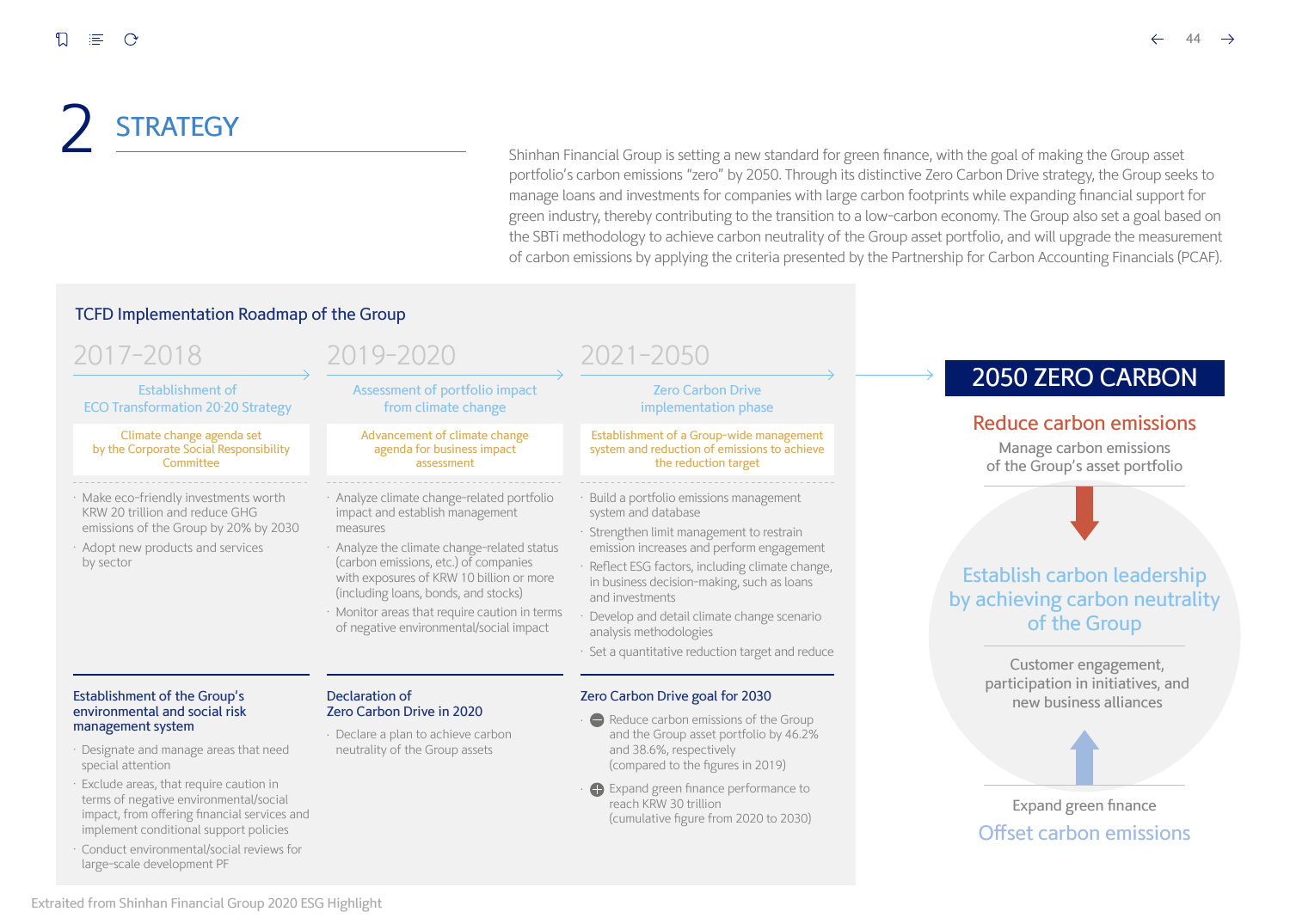# **STRATEGY**

# Analysis of opportunities of climate change

Shinhan Financial Group identified the following opportunities across the overall economic ecosystem that depends on carbon emissions. Of these, the Group discovered areas of opportunities to respond to climate change with a focus on the energy transition process that measures actual amount of carbon offset. Going forward, we will contribute to carbon offset through financial support that is needed for generating renewable energy, which can lower dependence on carbon emissions.

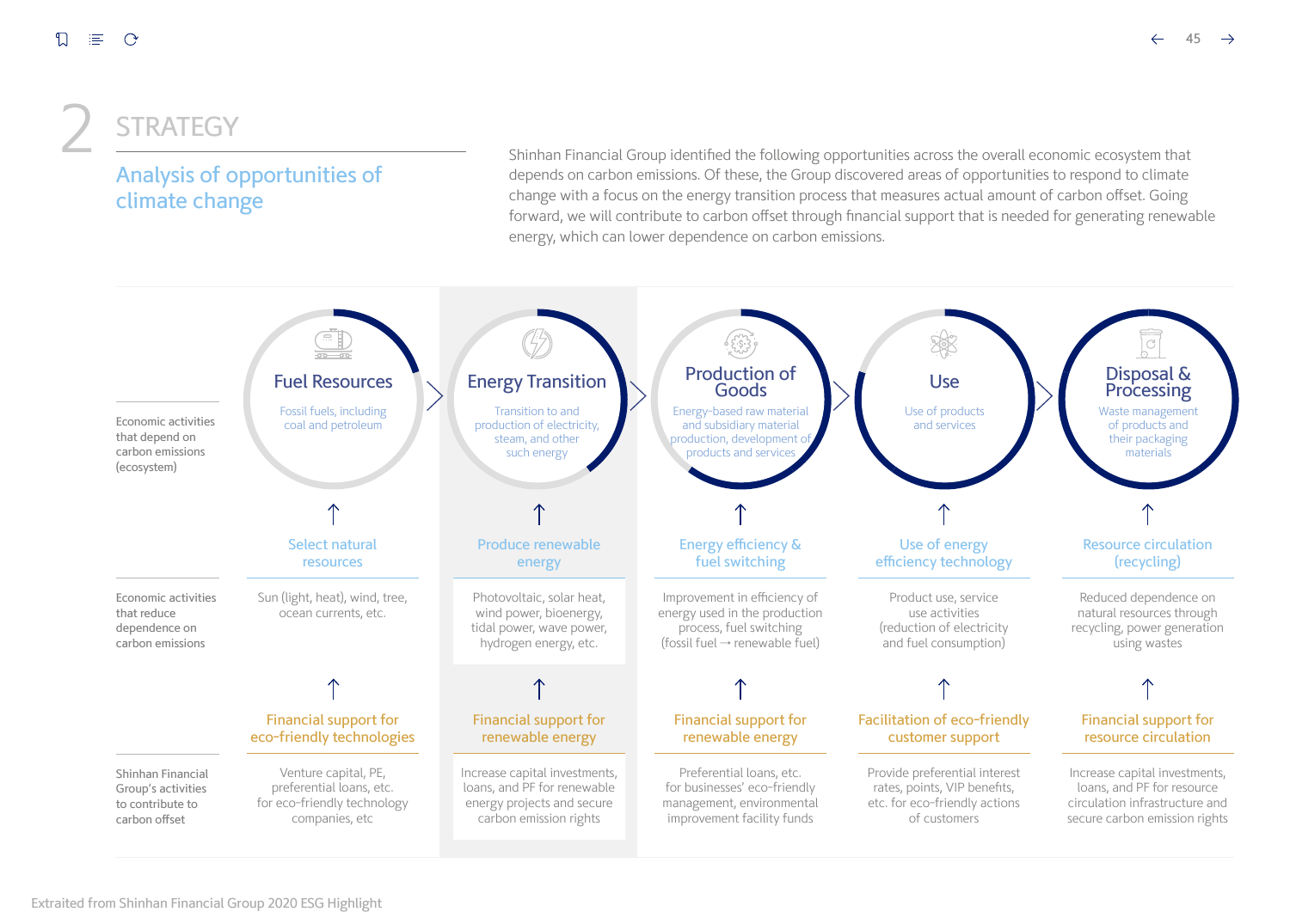# **STRATEGY**

## Analysis of offset scenarios based on size of renewable energy investment

We will achieve the eco-friendly goal of Zero Carbon Drive by quantitively analyzing carbon emission offset effects by financial support amount, in consideration of growth of the future renewable energy market.



Grounds for selecting technologies for offset renewable energy



Percentage of newly built facilities in 2020-2030

Process and grounds for determining emission offset effects

<sup>1)</sup> Possible power generation hours in consideration of the amount of sunshine, etc.

 $^{2)}$  Amount of carbon emitted for producing 1 MW of energy

# Expansion of eco-friendly financial investments with a focus on renewable energy projects

We will contribute to carbon offset by transforming risks into opportunities by expanding friendly financial investments centered on renewable energy. This has larger project size and more reduction effects compared to other projects, and enables prior estimation of carbon emission offset effects.

### Backgrounds of selecting opportunities

• Such renewable energy projects as photovoltaic and wind power generation have the effect of reducing greenhouse gases that are generated by fossil fuel-based electricity, and therefore can secure carbon emission rights.

### Project size and reduction effects

- Project's size is big and is developed on the premise of a financial institution's participation.
- Compared to energy efficiency projects or fuel conversion projects, GHG reduction effects are exceptionally high compared to input costs.

#### Estimation of reduction effects

• Measurement is possible, and reduction effect estimation is easy because there are preconditions established to estimate the carbon offset amount and investment amount.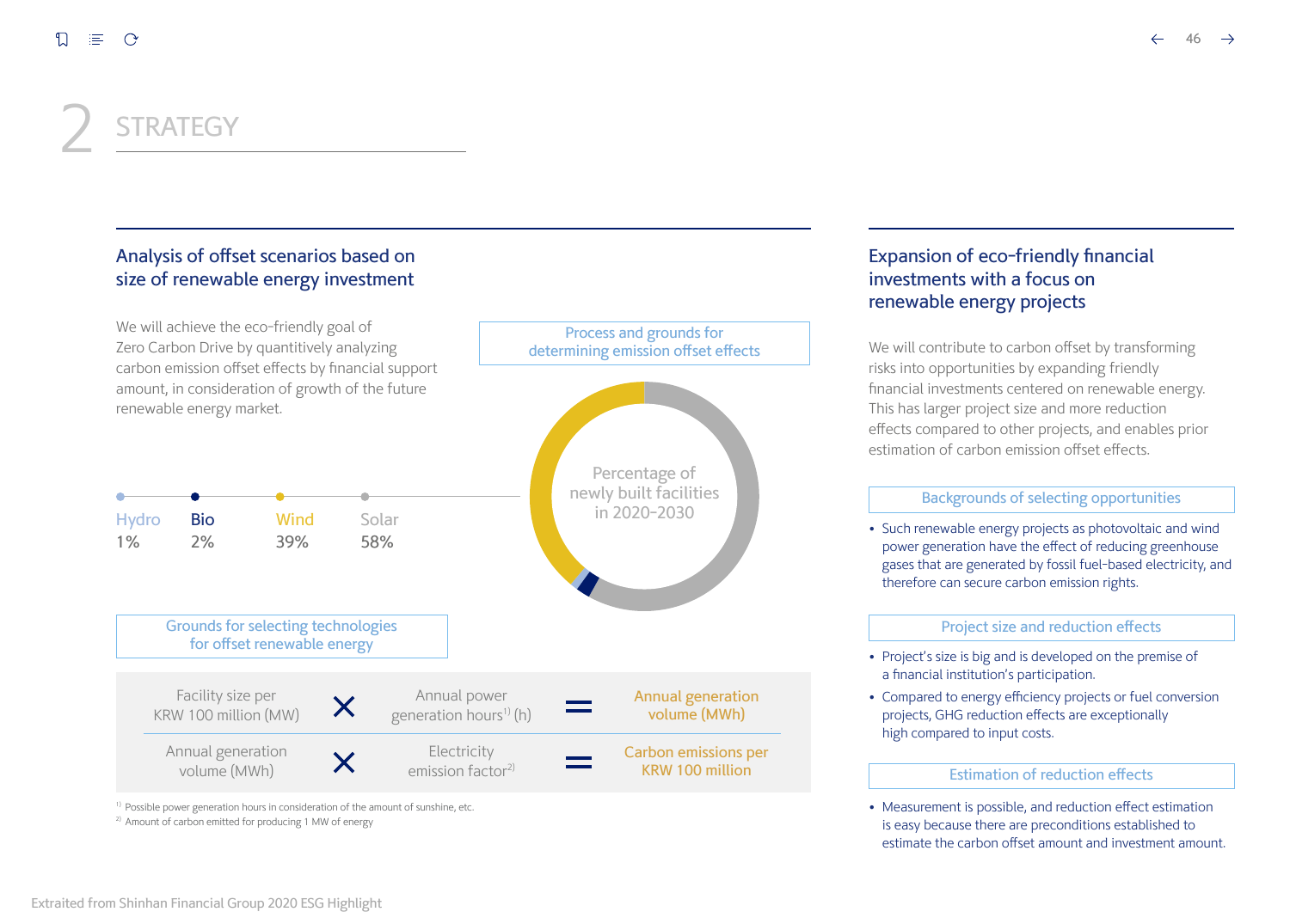# **RISK MANAGEMENT**

### Definition of risks

#### **Transition risk**

Risk that arises in the process of shifting to a low-carbon economy to respond to climate change at the global or individual country level

Increase in losses of loans and investments in companies that are exposed to transition risk or decline in the value of investment assets (bank, financial investment, life insurance company, etc.)

#### **Physical risk**

Risk where direct/indirect material damages in the physical sector extend to the financial sector, following natural disasters, long-term climate change, etc.

Drop in the value of collateral, including real estate, as a result of such natural disasters as flooding and forest fire (bank, financial investment, life insurance, etc.), rise in insurance payouts from an increase in climaterelated illnesses (life insurance

### Risk assessment and management

We have a management process in place wherein we evaluate environmental/ social risks of project financing with significant environmental/social impact, and reflect reduction measures in financial contracts, if needed.

#### **Environmental/social review**

We perform environmental/social reviews on large-scale project financing according to the Group's Environmental/Social Risk Management (ESRM) framework, and identify impact based on a review checklist. The operation process is as follows:

<sup>1</sup> Identify the project outline

- <sup>2</sup> Categorize the risk rating in environmental/social aspects
- <sup>3</sup> Conduct an environmental/social review by referring to environmental/social impact evaluation, etc.
- <sup>4</sup> If needed, reflect reduction measures in the financial contract
- <sup>5</sup> Follow-up monitoring

#### **Equator Principles**

Shinhan Bank became the first commercial bank in Korea to join the Equator Principles in September 2020. The Equator Principles is a voluntary agreement of financial companies wherein they pledge not to finance large development projects that carry a risk of environmental destruction or human rights violations. The process is as follows:

- <sup>1</sup> Categorization of the rating according to the degree of environmental/social risk and impact is required (A-C ratings)
- <sup>2</sup> (According to the rating) Conduct an environmental/social impact evaluation; build a management system; establish an action plan; and verify monitoring
- <sup>3</sup> Reflect in the financial agreement (comply with agreed matters, etc.); regularly report on the implementation status of the Equator Principles; and disclose information

Future Plans

Set and manage limits for management of asset portfolio emissions Reflect ESG factors, including climate change, in loan and investment decision-making

### Identify and manage climate change-related risks

Shinhan Financial Group will identify risks by measuring relevant indices, including carbon emissions/intensity, and build a management system as follows to execute the Zero Carbon Drive.

#### **Risk identification**

### Regularly monitor and report emissions of the Group subsidiaries

Monitor each company's portfolio carbon emissions, carbon intensity, high carbon-emitting sector/company's emissions, exposure status, etc.

#### **Monitoring of areas that require caution in terms of negative environmental/ social impact**

\* 12 areas include mining (water pollution by heavy metal), tobacco (child labor/health), drift-net fishing (destruction of the marine ecosystem), infrastructure (air pollution/migration of natives), weaponry/munitions (mass destruction), power generation (air pollution/ radioactivity), forestry (water pollution/destruction of the ecosystem), crop production (soil/water pollution), oil refining (sea pollution), coal processing (air pollution), wastewater and waste treatment (water pollution), manufacturing of chemicals (harmful substances)

#### Future Plans

#### Risk dashboard alert system

Prior alarm using a signal light system in case of a considerable increase in monitoring indexes (emissions, intensity, etc.)

> Integrated management within the existing risk dashboard

Extraited from Shinhan Financial Group 2020 ESG Highlight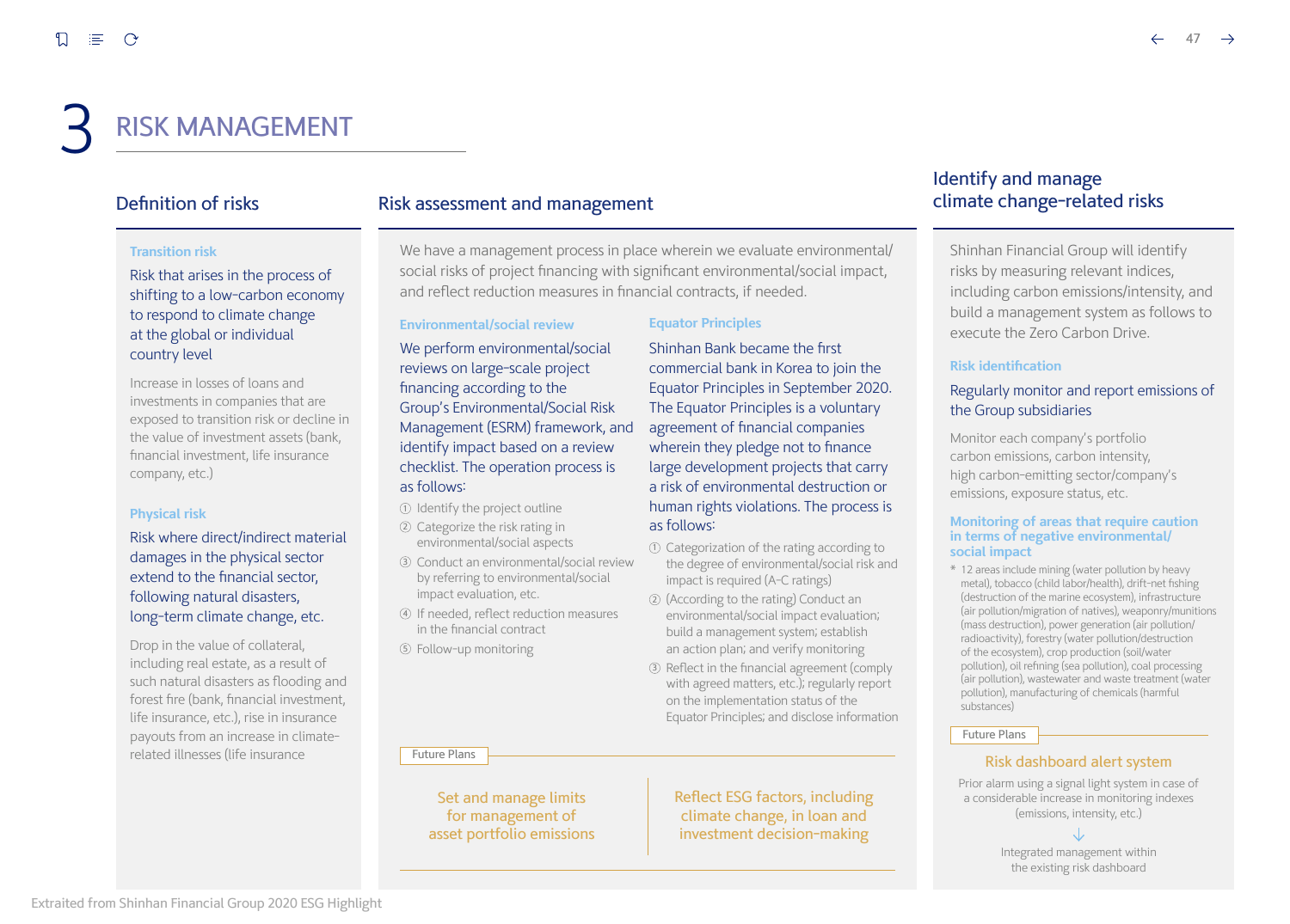# **RISK MANAGEMENT**

# Analysis of climate change scenarios

# Analysis of risk scenarios of the Group due to climate change

- Businesses with larger carbon footprints are forecast to be exposed to transition risk as a result of increased costs from future carbon price hikes. For this reason, Shinhan Financial Group analyzed risk scenarios in partnership with S&P Trucost.
- Carbon costs that portfolio companies of the Group asset as of 2019 need to additionally bear, in consideration of the future carbon price scenario<sup>1)</sup>, are around KRW 1.16 trillion (year 2030). Considering additional carbon costs, these companies' EBITDA margin $^{2}$ ) will drop, as indicated by scenario analysis results.
- In particular, if companies in major businesses with larger carbon footprints maintain current-level carbon emissions, a considerable number of companies will likely be impacted, including reduced margins.

#### **Trucost ESG Analysis**

**S&P Global** 

### **Carbon cost scenario of businesses with larger carbon footprints in 2030**

- п Additional carbon costs are no more than 10% of margin
- Additional carbon costs surpass 10% of margin **Tale**
- Margin shifts to minus due to additional carbon costs ш

#### Utility



1) Estimated price of International Energy Agency (IEA) was used for a simulation by Trucost (Based on 2℃ scenario) 2) Ratio of EBITDA against sales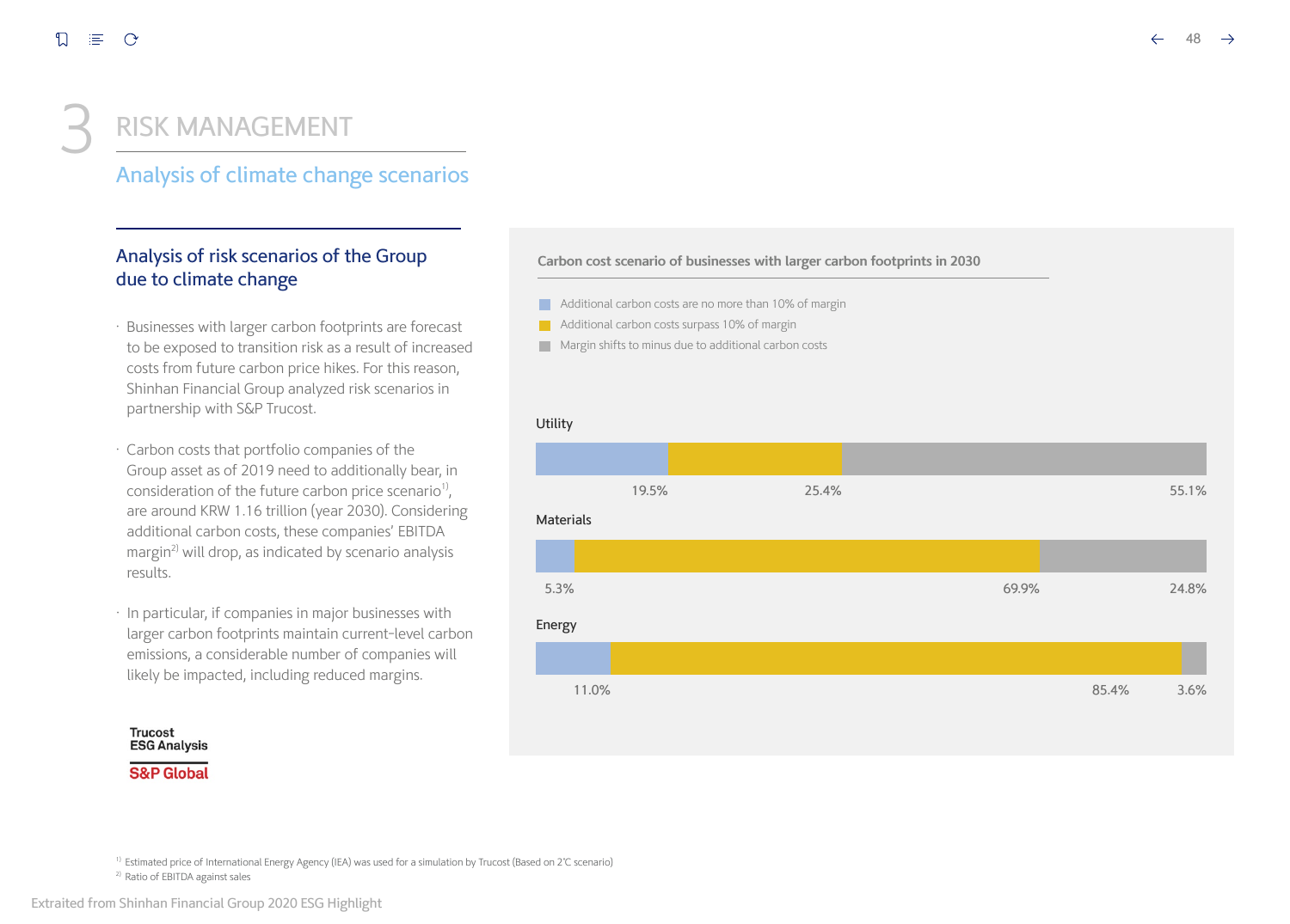# **RISK MANAGEMENT**

Case of environmental/social review during the risk evaluation and management process and reflection in contract

○○ SRF<sup>1)</sup> Power Generation Project Case

#### **OVERVIEW**

Project involved with installing SRF production facilities and power generation facilities in Jeollanam-Do, and running a power generation program using the internally-produced SRF and externally-procured SRF

#### **ENVIRONMENTAL ISSUE**

Shinhan Financial Group arranged this project's financial advice in the second half of 2019, and categorized the risk rating as B in consideration of the project's type, size, etc.

#### Opinion after environmental/social review

#### • Definition of risk

There is a possibility of an environmental and social issue that has a negative impact on the air, soil, water, etc. from waste treatment facilities

- Reduction measures
- Operate the business site in compliance with relevant laws
- Environmental/social issue

Create a separate operational responsibility commitment document and reflect it in the business contract so as to impose the project's management and operation company with law observance and management duties and to continually monitor the above to ensure normal operations

#### Reflection of environmental/social review opinion

#### • Progress

As of February 2020, two companies commenced service as this project's EPC/O&M contractor, and construction is underway

• Contractors were imposed with project management duties (reflected environment-related conditions in the contract as follows)

#### Contractual duties to be implemented by the contractors

- Acquisition of approvals and permissions needed for construction completion, and relevant permit and approval work
- Establishment and observance of a health, safety and environmental (HSE) plan in accordance with quality management and relevant laws, and execution of resulting management work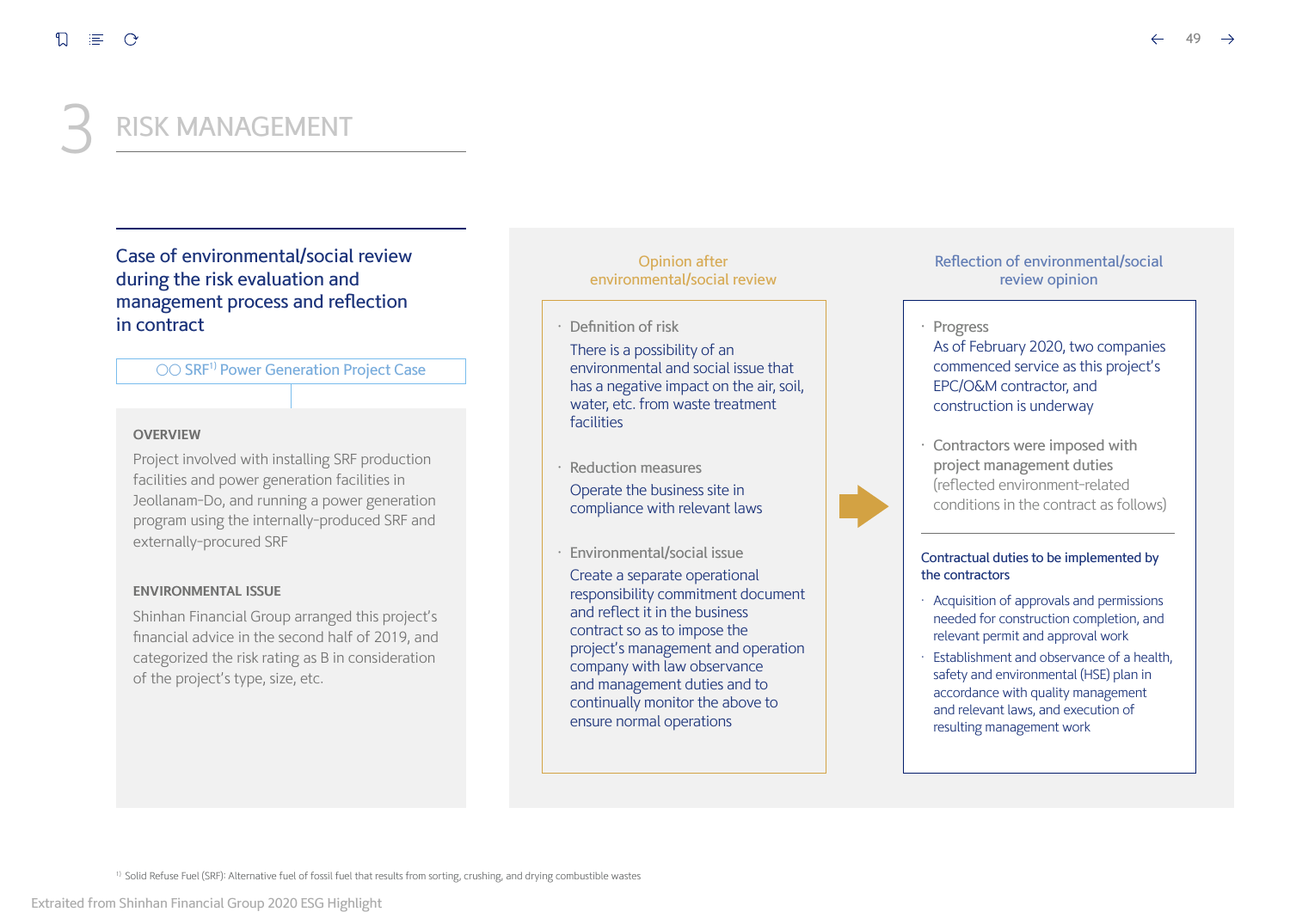# **METRICS AND TARGETS**



### Management of the Group's carbon emissions

Set a reduction target using a scientific approach that is based on the Paris Climate Agreement (2℃ scenario)  $(SBTi<sup>1</sup>)$  1.5℃ and SBTi SDA<sup>2)</sup> 2℃ scenario)

Internal carbon emissions of the Group

 $\mathcal{O}'$ 

Carbon emissions of the Group asset portfolio

38.6%

(compared to 2019)

## Expansion of eco-friendly asset size

- Develop new eco-friendly growth drivers
- Identify investment opportunities and companies in the area of eco-friendly new technology
- Expand equity investments in renewable energy
- Plan to manage performance in consideration of K-Taxonomy

Green finance

# KRW trillion 30

(Cumulative figure of new investment from 2020 to 2030)

Internal carbon emissions of the Group





<sup>1)</sup> Science Based Target initiative (SBTi), scientific scenario (Paris Climate Agreement)-based reduction target initiative

<sup>2)</sup> SBTi Sectoral Decarbonization Approach (SDA): Financial assets' carbon emissions are categorized by industry (power generation/real estate/steel/cement, etc.), and a reduction target is determined according to the scenario by industry



\* The offset target is the proportion of photovoltaic/wind power-based renewable energy PF. The level of carbon emissions that can be achieved without reduction efforts was estimated.